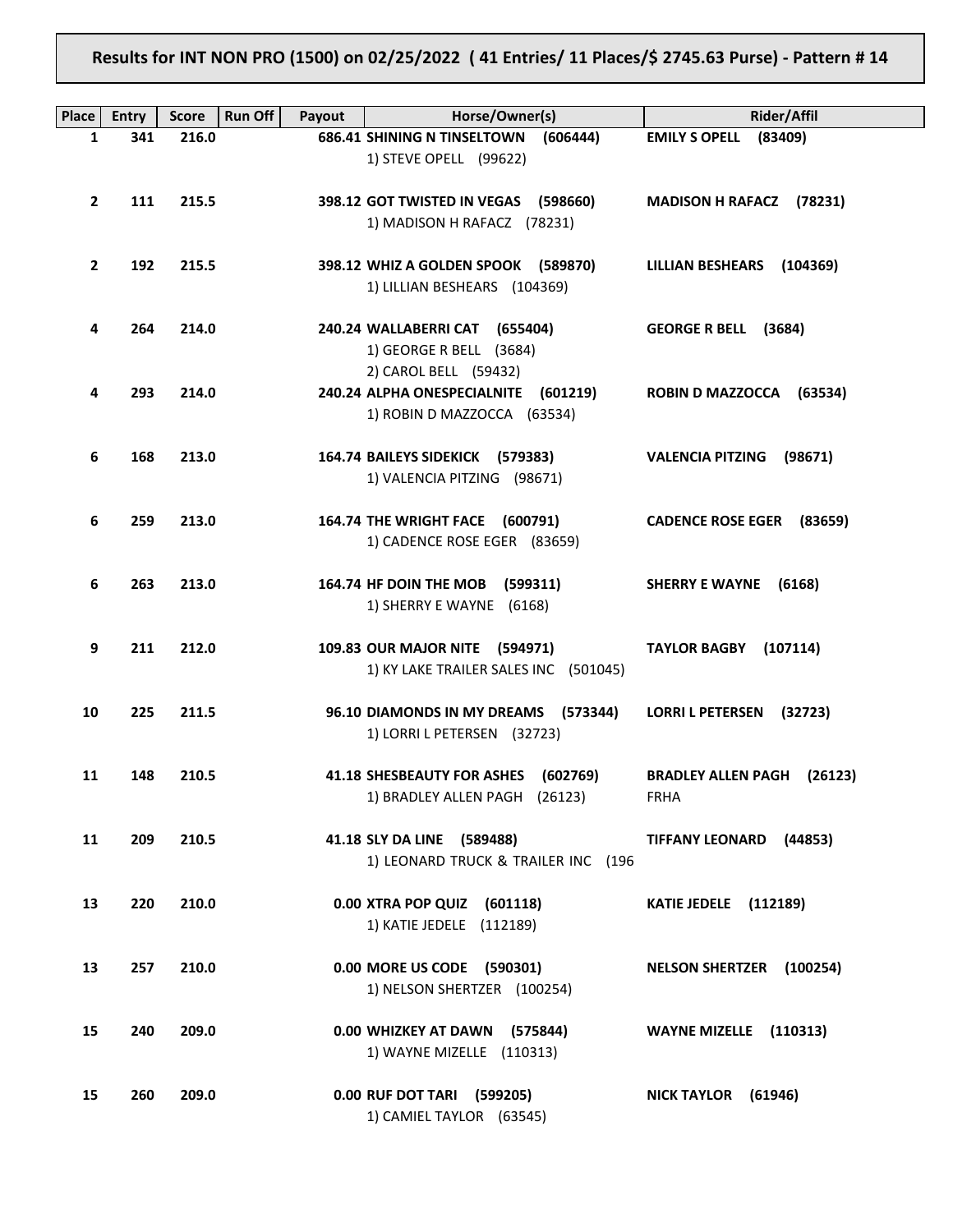| 17 | 194 | 208.0 | 0.00 BONITA CHIC (598473)<br>1) JILLANE B BROWN (10369)<br>2) WESLEY S. BROWN (17410)                | <b>JILLANE B BROWN</b><br>(10369)                    |
|----|-----|-------|------------------------------------------------------------------------------------------------------|------------------------------------------------------|
| 17 | 379 | 208.0 | 0.00 NICS CUSTOM DUALLY (580612)<br>1) MICHAEL H HANCOCK (2460)                                      | <b>CATHERINE HANCOCK (2407)</b>                      |
| 19 | 314 | 207.5 | 0.00 INTO THE NITE (590723)<br>1) ROBERT SANTAGATA (43998)                                           | <b>ARLENE SANTAGATA</b><br>(75630)                   |
| 19 | 369 | 207.5 | 0.00 MAGNUM A DARE (600246)<br>1) KAELYN JENNY (78060)                                               | <b>KAELYN JENNY</b><br>(78060)                       |
| 19 | 370 | 207.5 | 0.00 PRETTY CHICA CHEC (595277)<br>1) LUIZ CLAUDIO BARROS (40745)                                    | <b>LUIZ CLAUDIO BARROS</b><br>(40745)<br><b>FRHA</b> |
| 22 | 272 | 206.5 | 0.00 DONTRASHMYSTAGE (575788)<br>1) MILTON WHITE (55706)                                             | <b>MILTON WHITE</b><br>(55706)<br><b>FRHA</b>        |
| 23 | 132 | 206.0 | 0.00 SHINEYA (584398)<br>1) OLIVER RAY (19667)                                                       | <b>OLIVER RAY</b><br>(19667)                         |
| 23 | 324 | 206.0 | 0.00 LITTLE MAN SPOOK<br>(559547)<br>1) POLLY S HILLIARD<br>(18002)                                  | <b>POLLY S HILLIARD</b><br>(18002)                   |
| 25 | 180 | 205.5 | 0.00 MMB CHIC GUN RENDA (600710)<br>1) JENNA R WEBB (106467)                                         | <b>JENNA R WEBB</b><br>(106467)                      |
| 25 | 261 | 205.5 | 0.00 CEE BLAIRTOWN<br>(599456)<br>1) GEORGE R BELL (3684)                                            | <b>CAROL BELL (59432)</b>                            |
| 27 | 122 | 205.0 | 2) CAROL BELL (59432)<br>0.00 WHIZENBOONSMAL (586493)<br>1) MADISON H RAFACZ (78231)                 | <b>MADISON H RAFACZ</b><br>(78231)                   |
| 27 | 164 | 205.0 | 0.00 WIN MY CASH (588764)<br>1) TEXAS HORSE POWER RANCH LLC (10                                      | <b>MICHAEL W MARKS</b><br>(77349)                    |
| 27 | 277 | 205.0 | 0.00 EIMNOTWIMPY (610875)<br>1) ABIGAIL GRACE EHRINGER (92709)                                       | <b>ABIGAIL GRACE EHRINGER (92709)</b>                |
| 30 | 133 | 204.5 | 0.00 DOUBLE DOWN SHINER (586662)<br>1) DEENA L DUNKLE (63142)                                        | DEENA L DUNKLE (63142)                               |
| 30 | 268 | 204.5 | 0.00 LIL JOE POP (582117)<br>1) ANGELO C BERRETTINI (2801)                                           | <b>ANGELO C BERRETTINI</b><br>(2801)<br><b>FRHA</b>  |
| 32 | 371 | 203.5 | 2) JAN E BERRETTINI (8087)<br>0.00 SMARTGALS LIKE JUICE (601893)<br>1) SMART LIKE JUICE INC. (44785) | <b>MARIANA VAZQUEZ (54351)</b>                       |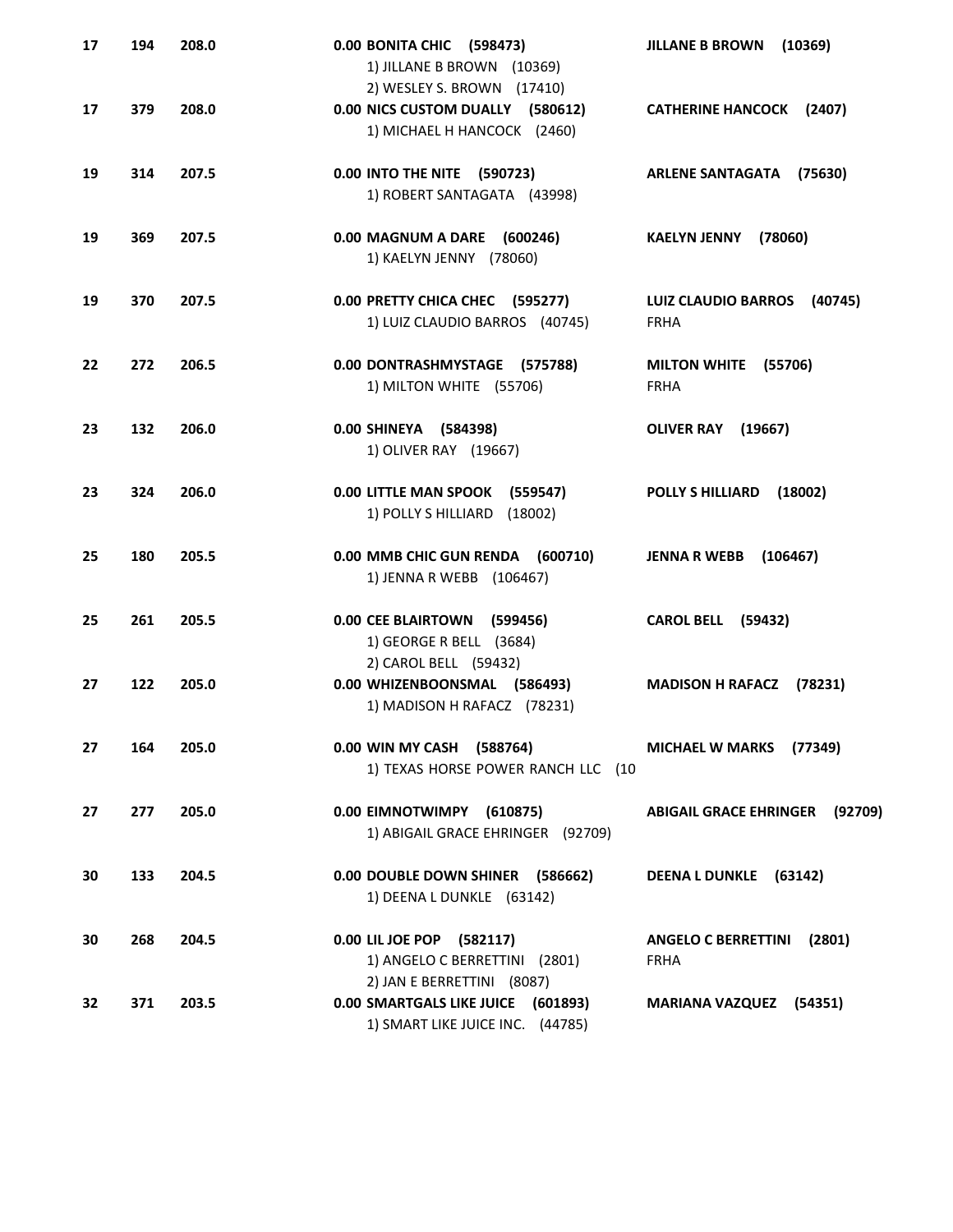| 33 | 388 | 201.0 | 0.00 KASHIN LIL JOE (590741)<br>1) SHELLY H WOLDENBERG (104845)    | SHELLY H WOLDENBERG<br>(104845)    |
|----|-----|-------|--------------------------------------------------------------------|------------------------------------|
| 34 | 153 | 200.5 | 0.00 SMILING AT YOU (594263)<br>1) AMBER C. MEEKER (106349)        | <b>AMBER C. MEEKER (106349)</b>    |
| 35 | 108 | 200.0 | 0.00 MIZZIN MIZZTER (583905)<br>1) GAIL M OLSON<br>(19010)         | <b>GAIL M OLSON</b><br>(19010)     |
| 36 | 214 | 196.5 | 0.00 TR MR JOE (597745)<br>1) MARK HURD (82983)                    | <b>MARK HURD</b><br>(82983)        |
| 37 | 109 | 194.5 | 0.00 HEZA CUSTOM CASH (584823)<br>1) GAIL M OLSON (19010)          | <b>GAIL M OLSON</b><br>(19010)     |
| 38 | 296 | 193.0 | <b>0.00 RUFS GOT GUNS</b><br>(599213)<br>1) EMILY SCHIAVI (104364) | (104364)<br><b>EMILY SCHIAVI</b>   |
| 39 | 110 | 0.0   | 0.00 DUNIT THE MAGNUM WAY (602679)<br>1) SHANNON L RAFACZ (7914)   | <b>MADISON H RAFACZ</b><br>(78231) |
| 39 | 340 | 0.0   | 0.00 DUN IT FOR ERMES<br>(603685)<br>1) STEVE OPELL (99622)        | <b>EMILY S OPELL</b><br>(83409)    |
| 39 | 350 | 0.0   | 0.00 SPOOKS GOTTA GLO<br>(600590)<br>1) ALICIA RAPP (76605)        | <b>ALICIA RAPP</b><br>(76605)      |

Show Secretary: